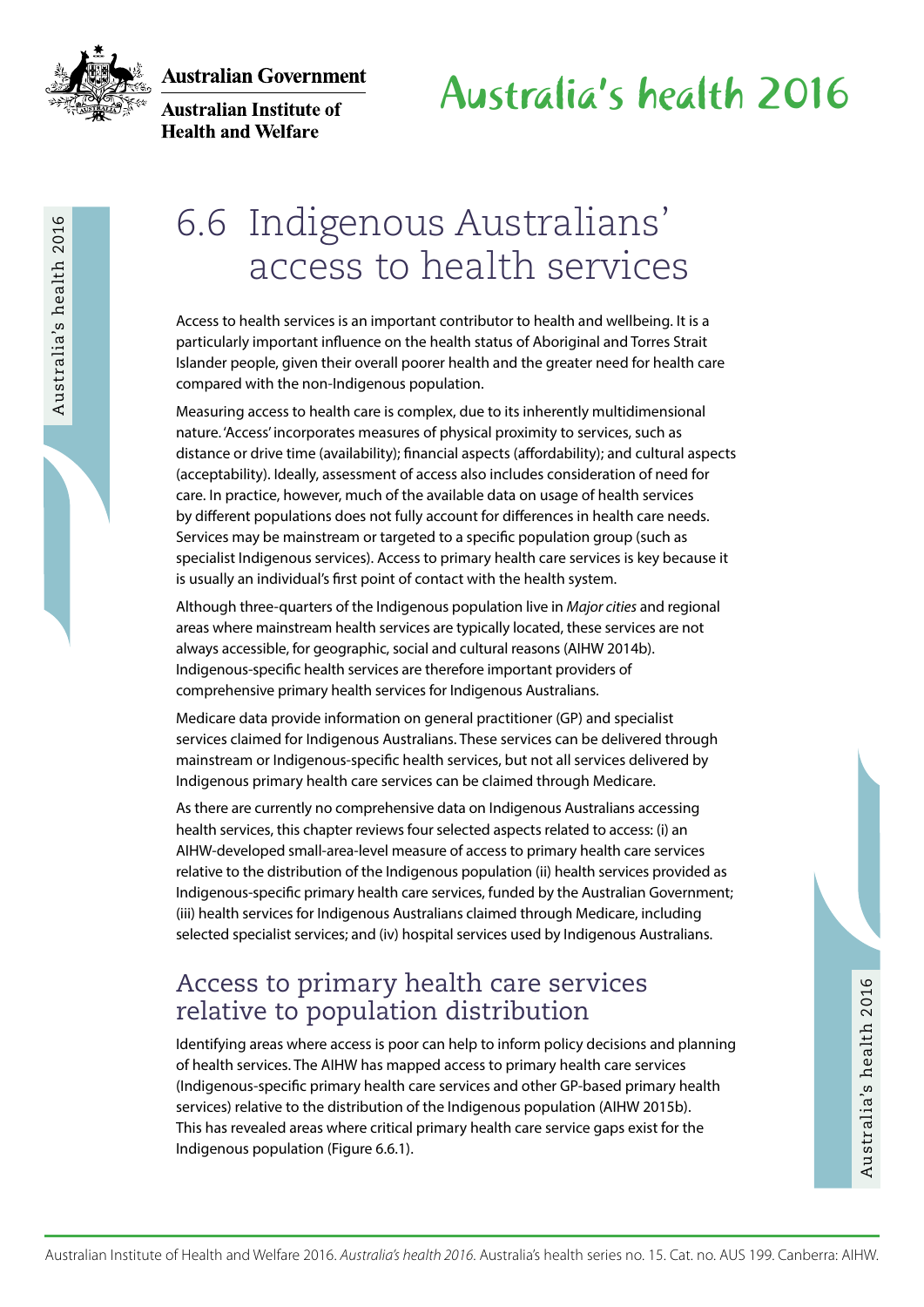

**Australian Government** 

**Australian Institute of Health and Welfare** 

# Australia's health 2016

**Figure 6.6.1: Areas where Indigenous Australians have poor access to primary health care services, by SA2, and location of services, 2012–13 and 2013**



Access to services was measured in terms of: (a) physical access to Indigenous-specific primary health care services based on drive time to services; and (b) physical access to GP services in general, relative to the per capita need for primary health care. The need for primary health care was estimated using demographic and socioeconomic characteristics of the local population (AIHW 2014a).

Australian Institute of Health and Welfare 2016. *Australia's health 2016*. Australia's health series no. 15. Cat. no. AUS 199. Canberra: AHHW.<br>Australian Institute of Health and Welfare 2016. *Australia's health 2016*. Au This work shows that, overall, Australian Government-funded Indigenous-specific primary health care services appear to be well positioned relative to the geographic distribution of the Indigenous population, and relative to the distribution of other GP services. There are, however, several areas where the Indigenous population has very limited access to both Indigenous-specific services and GP services in general.

In total, 37 Statistical Areas Level 2 (SA2—medium-sized areas) were identified as service-gap areas, with no Indigenous-specific primary health care services within one hour's drive and with poor access to GP services in general. These service-gap areas are highlighted in red and orange in Figure 6.6.1 (with other areas shown in grey).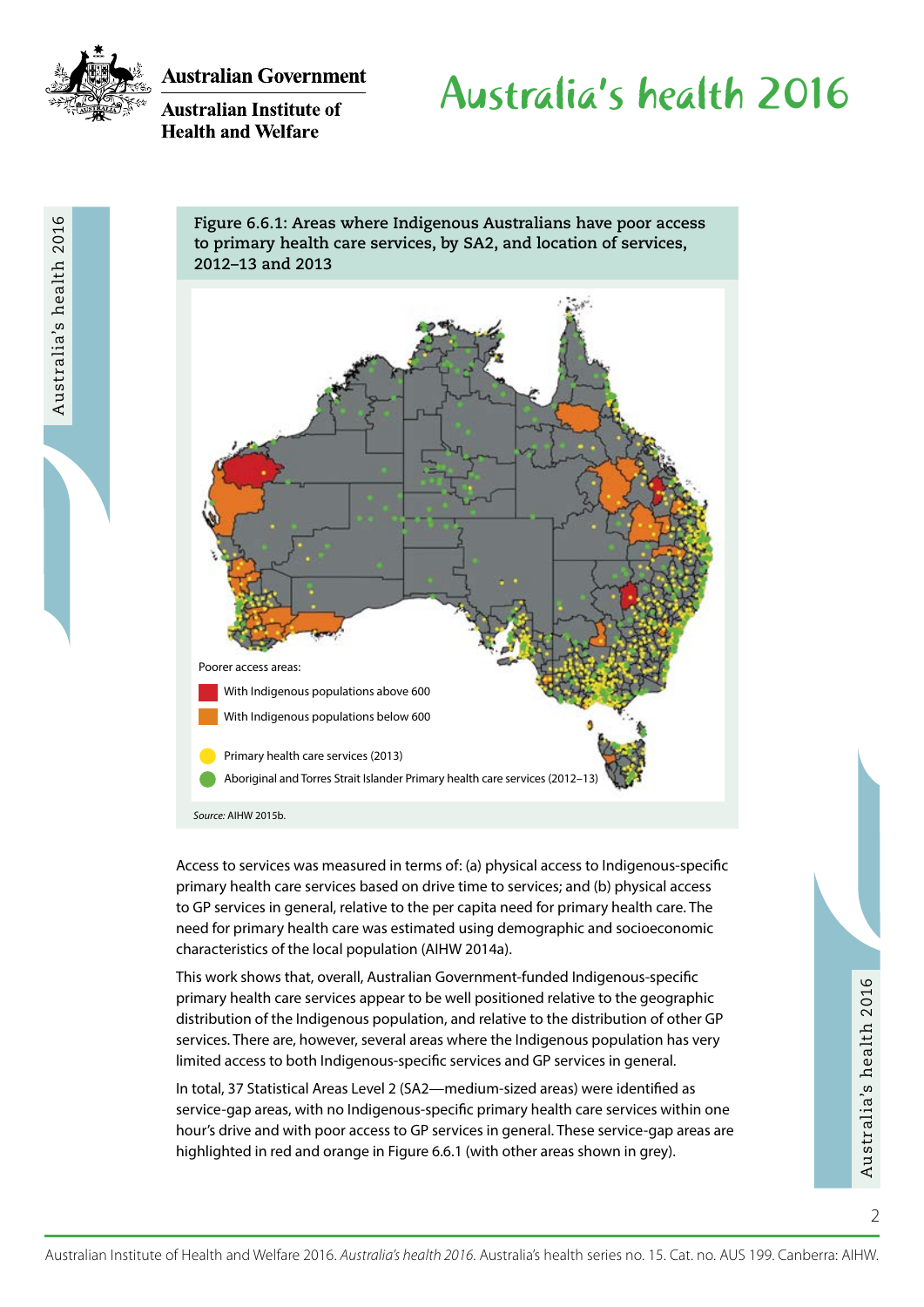

Australia's health 2016

Australia's health 2016

**Australian Government** 



# Australia's health 2016

- Many of these areas are in *Remote* and *Very remote* areas of Queensland and Western Australia.
- Ten of these service-gap areas have an Indigenous population of 600 or more, which are areas shaded in red in the map. (Only three of these red areas are large enough to be clearly seen. Of the remaining seven small areas, six are in Queensland and one is in New South Wales. See AIHW 2015b for details of these locations).

See also 'Chapter 6.7 Spatial variation in Indigenous women's access to maternal health services', which presents more detailed analyses of access to that sub-category of health services.

### Use of Indigenous-specific primary health care services

A growing network of Indigenous-specific primary health care services is administered and run by a combination of Aboriginal Community Controlled Health Organisations, Primary Health Network services, other non-government organisations, and state/territory local health services. The clients of these services are predominantly, but not exclusively, Aboriginal and Torres Strait Islander people.

In 2014–15, there were 203 Indigenous-specific primary health care organisations that reported data on their total clients, contacts made, and episodes of care. They provided services to 434,600 clients through over 5 million contacts—an average of 12 contacts per client. Over three-quarters (79%) of these clients identified as Aboriginal and Torres Strait Islander people. Over time, the episodes of health care provided to clients of these organisations have almost tripled, from 1.2 million in 1999–2000 to 3.5 million in 2014–15 (AIHW 2016b).

These services provided clinical health care; population health programs; child and maternal health services; screening programs and health checks; access to allied health and specialist services; group activities; health-related community services; and substance-use treatment and assistance.

The national key performance indicators (nKPIs) for Aboriginal and Torres Strait Islander primary health care provide information on the process-of-care and health outcomes for clients attending Indigenous-specific primary health care organisations funded by the Australian and state and territory governments. Altogether 24 nKPIs have received in-principle approval from the Australian Health Ministers' Advisory Council for regular reporting, and data on 22 nKPIs were reported by 233 primary health care organisations for the December 2014 period. These indicators focus on maternal and child health, preventative health and chronic disease management. See also 'Chapter 6.5 Using data to improve the quality of Indigenous health care'.

### Use of selected health services claimed through Medicare

organisations for the December 2014 period. These indicators focus on maternal and<br>
child health, preventative health and chronic disease management. See also Chapter<br>
6.5 Using data to improve the quality of Indigenous he Medicare data for 2013–14 showed that over 3.6 million GP services had been claimed through Medicare for Indigenous Australians in that year, at an average rate of 6,115 GP services per 1,000 population.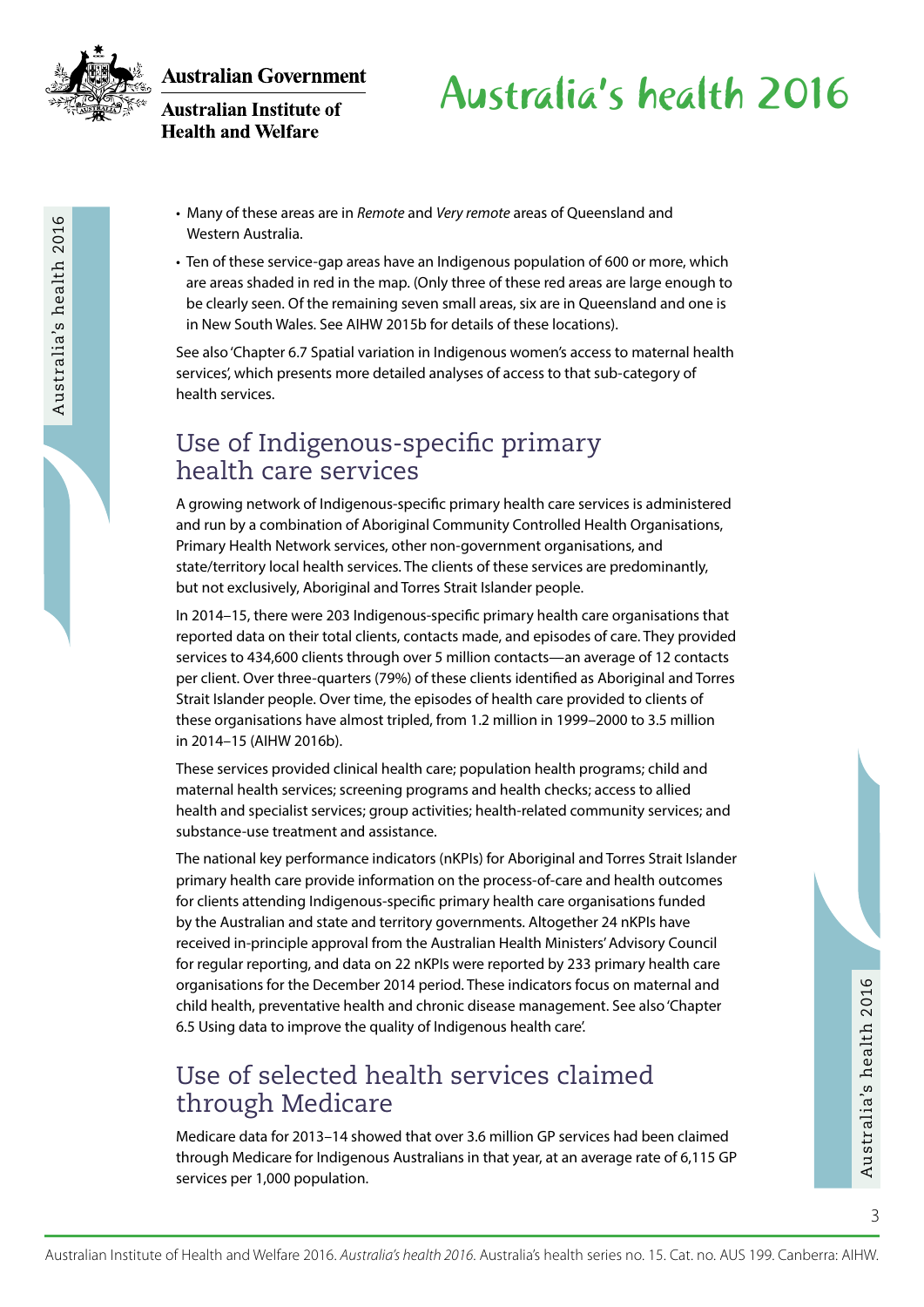

Australia's health 2016

Australia's health 2016

**Australian Government** 



# Australia's health 2016

The number of GP services claimed per 1,000 Indigenous Australians was 10% higher than that for non-Indigenous Australians, but claim rates for specialist services were 43% lower for Indigenous Australians (Figure 6.6.2). The lower claim rates for specialist services may be explained partly by the differences in the relative population distributions of the Indigenous and non-Indigenous populations across urban, regional and remote areas. Access to specialist services is generally lower in more remote areas, and since a greater proportion of the population of remote areas are Indigenous (compared with other areas) this difference affects their overall access to specialist services.

The uptake of the Medicare Benefits Schedule (MBS) item for annual health assessments of Indigenous Australians has increased significantly over time (Figure 6.6.3). In 2013–14, primary health care providers carried out:

- 47,400 Indigenous child health checks—a rate of 194 checks per 1,000 Indigenous children aged 0–14
- 80,600 Indigenous adult health checks—a rate of 205 checks per 1,000 Indigenous Australians aged 15–54
- 22,300 Indigenous older-person health checks—a rate of 325 checks per 1,000 Indigenous Australians aged 55 and over.

**Figure 6.6.2: Age-standardised rate of Medicare services claimed per 1,000 people, by Indigenous status, 2013–14**







4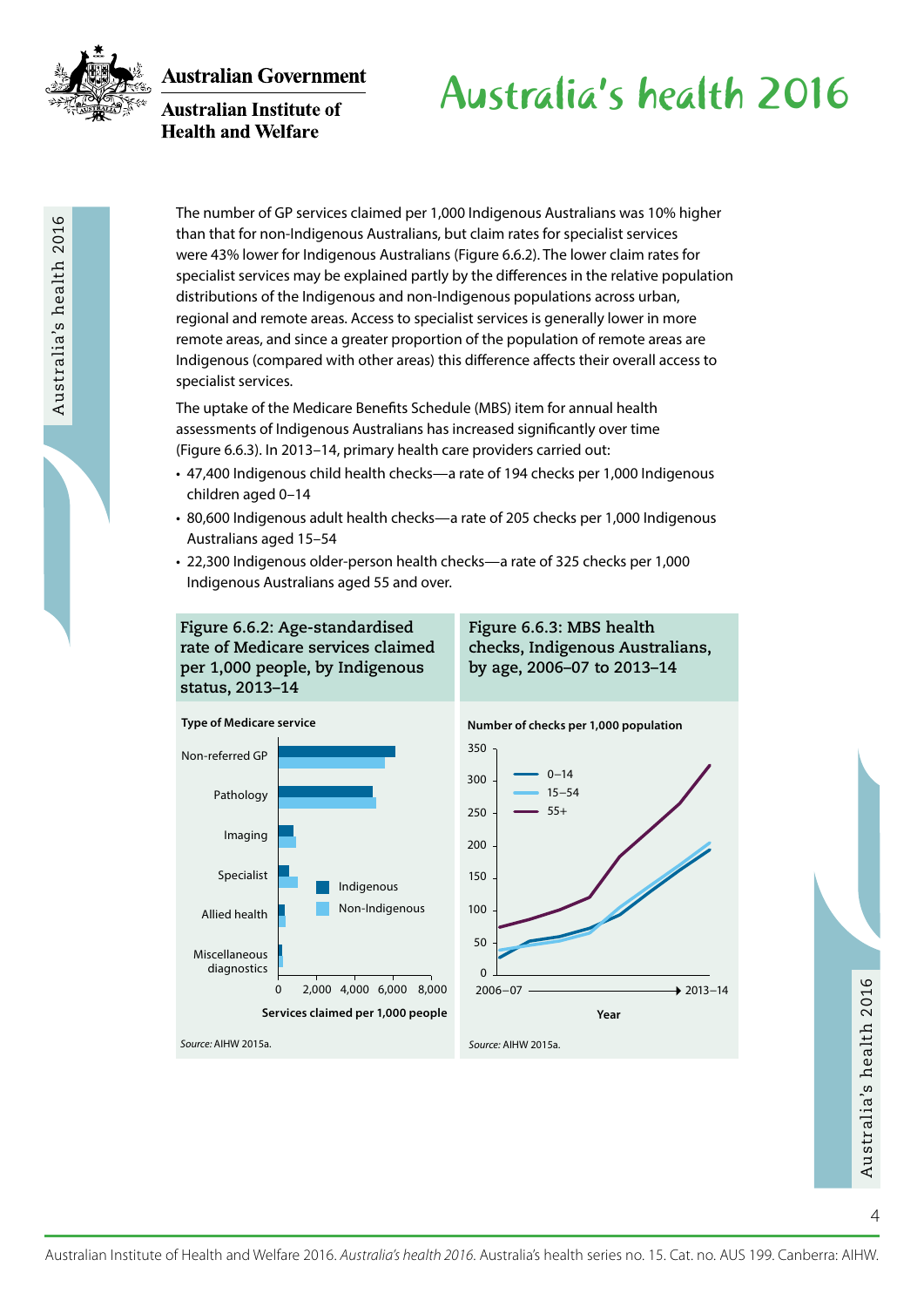

**Australian Government** 

**Australian Institute of Health and Welfare** 

# Australia's health 2016

### Hospital services

Indigenous Australians are relatively high users of hospital services, the majority of which are accessed via public hospitals.

- In 2013–14, there were about 408,000 hospitalisations reported for Indigenous Australians, accounting for 4.2% of all hospitalisations.
- After adjusting for differences in age structure, Indigenous Australians were 2.3 times as likely as other Australians to be hospitalised (rates of 896 and 384 per 1,000 population, respectively). Much of this difference (86%) was due to the substantially higher rate of hospitalisations for dialysis among Indigenous Australians (with individuals typically undergoing dialysis treatment multiple times a week).
- Excluding dialysis, Indigenous Australians were hospitalised at 1.2 times the rate of other Australians.

More detailed data on the main causes of hospitalisation for Indigenous Australians in 2013–14, and comparative cause-specific hospitalisation rates (age-standardised) with other Australians, are in Figure 6.6.4.

**Figure 6.6.4: Age-standardised rates of the leading causes of Indigenous hospitalisation (excluding dialysis and pregnancy/ childbirth), and comparative rates for other Australians, 2013–14**



*Source:* AIHW 2016a based on analysis of National Hospital Morbidity Database.

- In 2013–14, the leading cause of hospitalisation for Indigenous Australians was injury and poisoning (external causes) (46 hospitalisations per 1,000 people).
- In 2013–14, the leading cause of hospitalisation for Indigenous Australians was injury<br>
and poisoning (external causes) (46 hospitalisations per 1,000 people).<br>
 The largest relative difference in hospitalisation rates • The largest relative difference in hospitalisation rates between Indigenous and other Australians was for respiratory system diseases (2.2 times as high for Indigenous as for other Australians).
	- The hospitalisation rate for digestive system diseases was higher for other Australians.

Australia's health 2016 Australia's health 2016